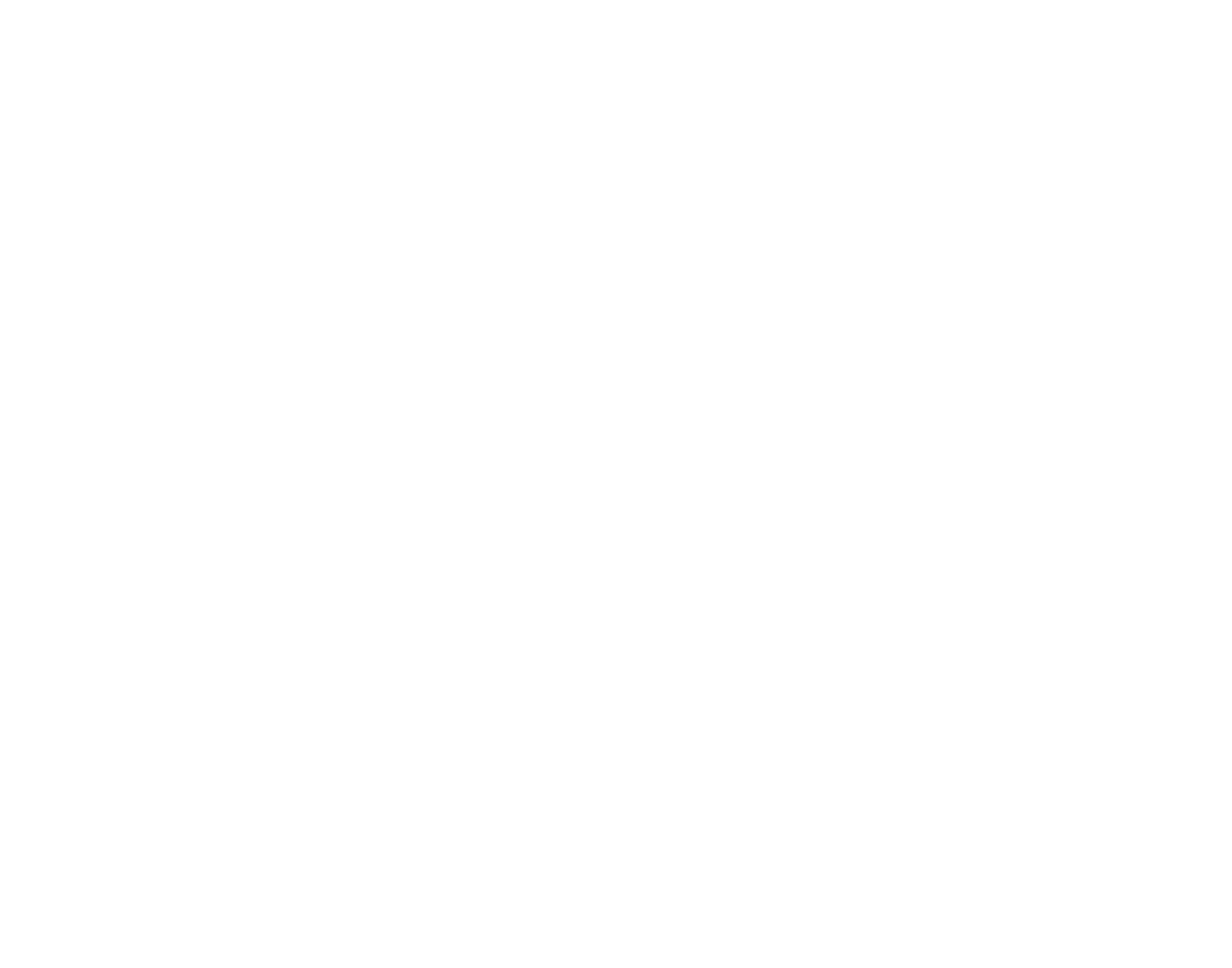

Sharks are a kind of fish that live in every ocean around the world.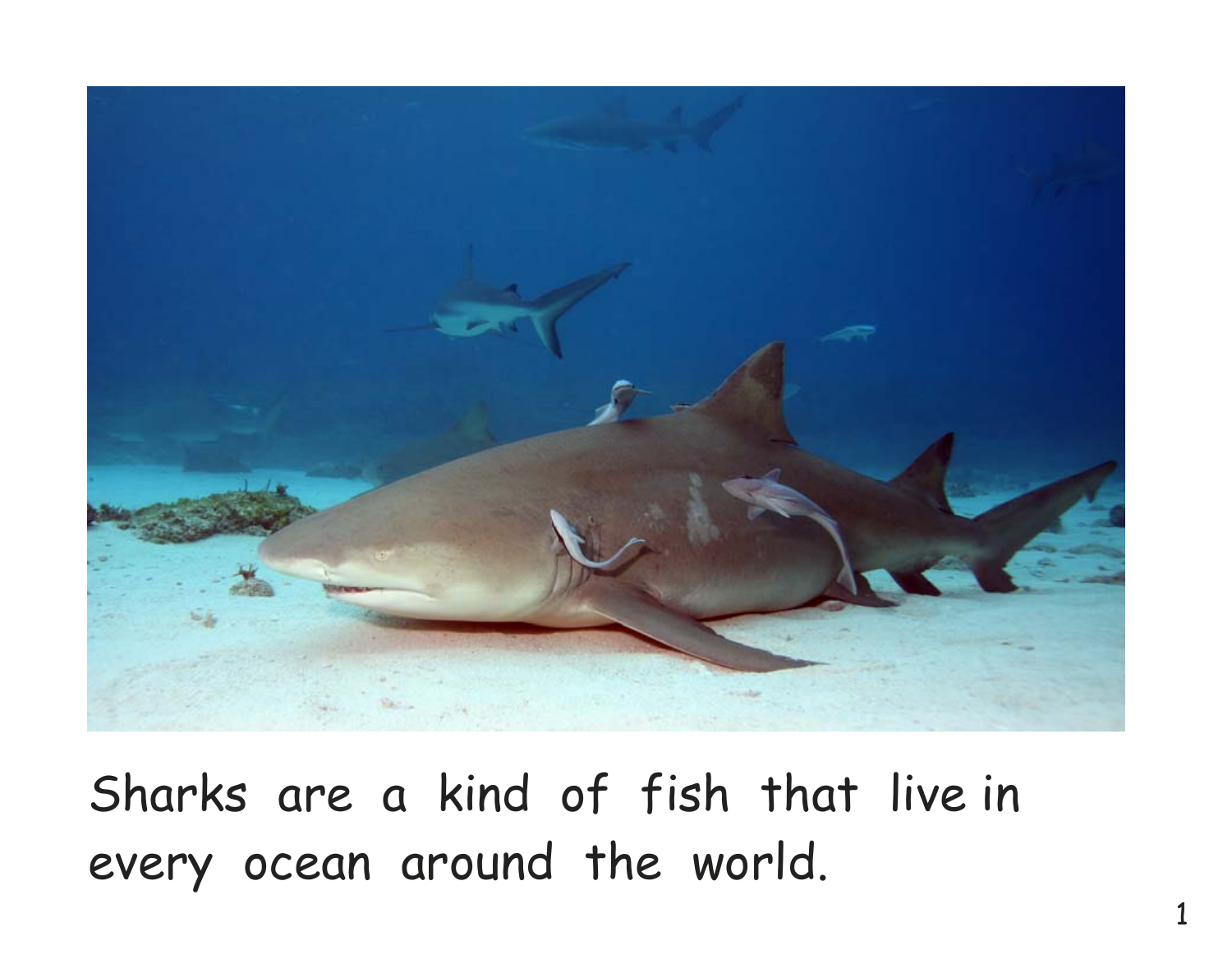

Teeth of a giant shark that lived millions of years ago.

Scientists think that sharks lived 200 million years before the dinosaurs. That is a long time ago!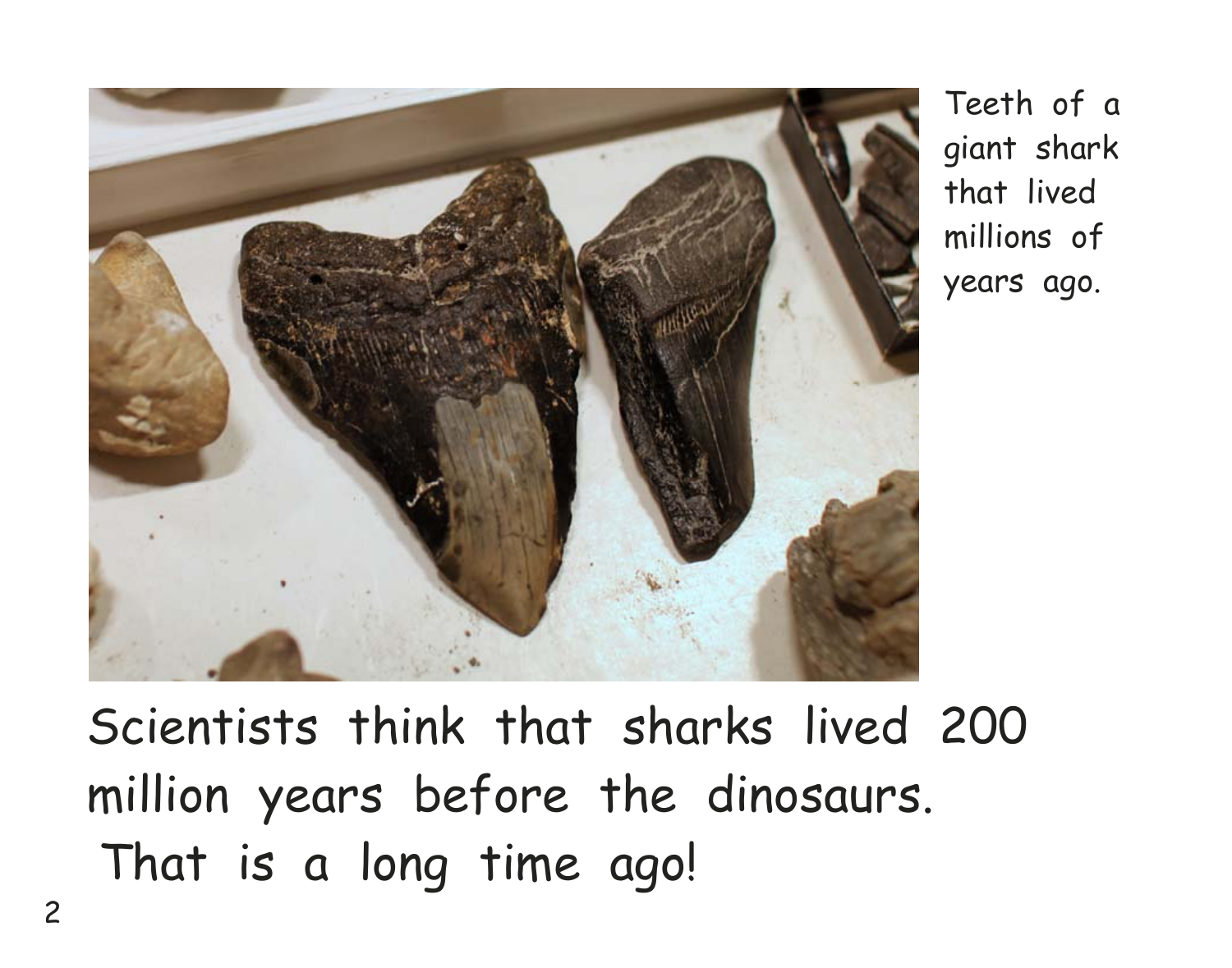

There are many different types of sharks. See if you can tell which shark is a hammerhead shark, which is a tiger shark and which is a great white shark.

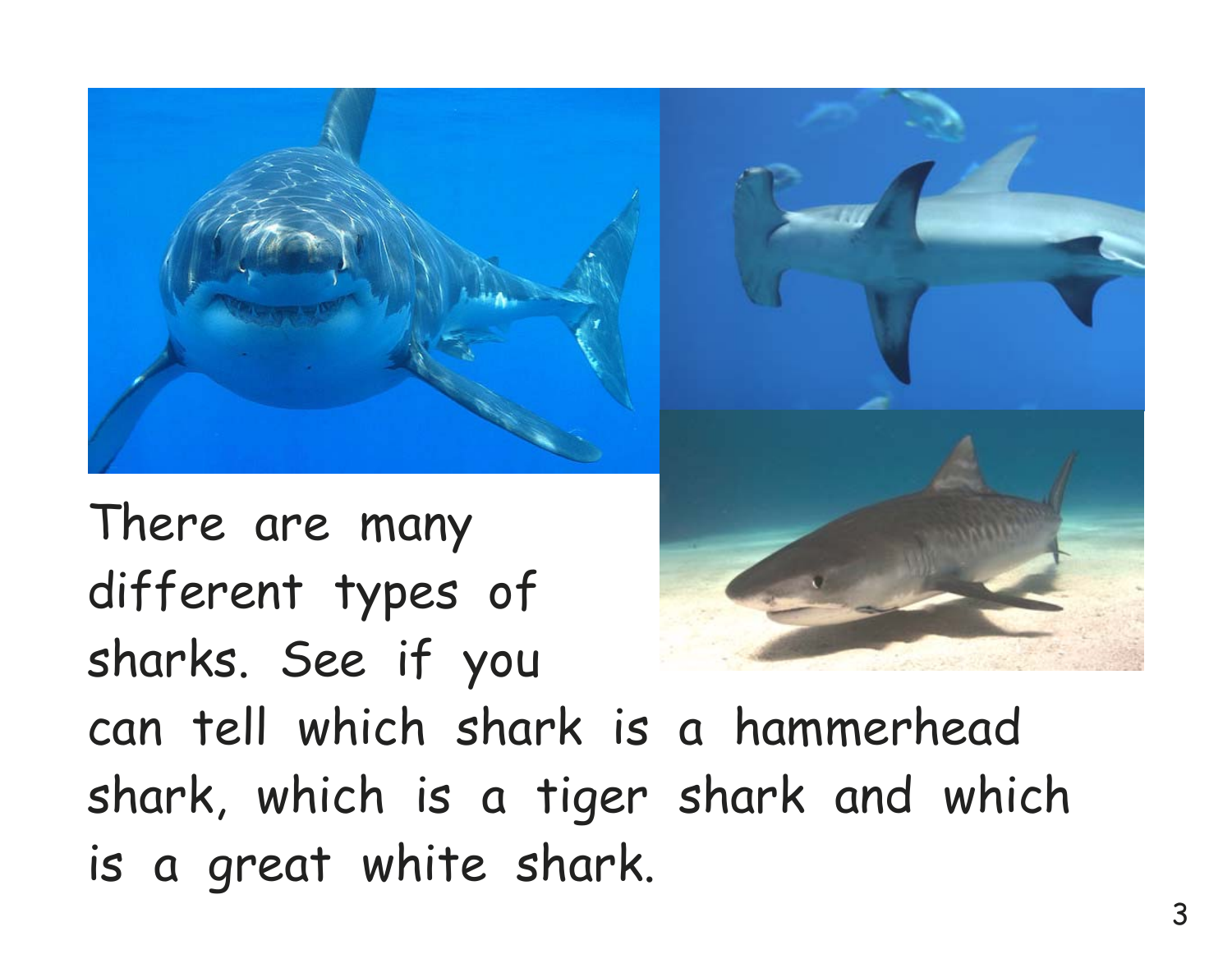

Sharks come in all different sizes. The whale shark is the biggest fish in the world. It can grow to be 45 feet long.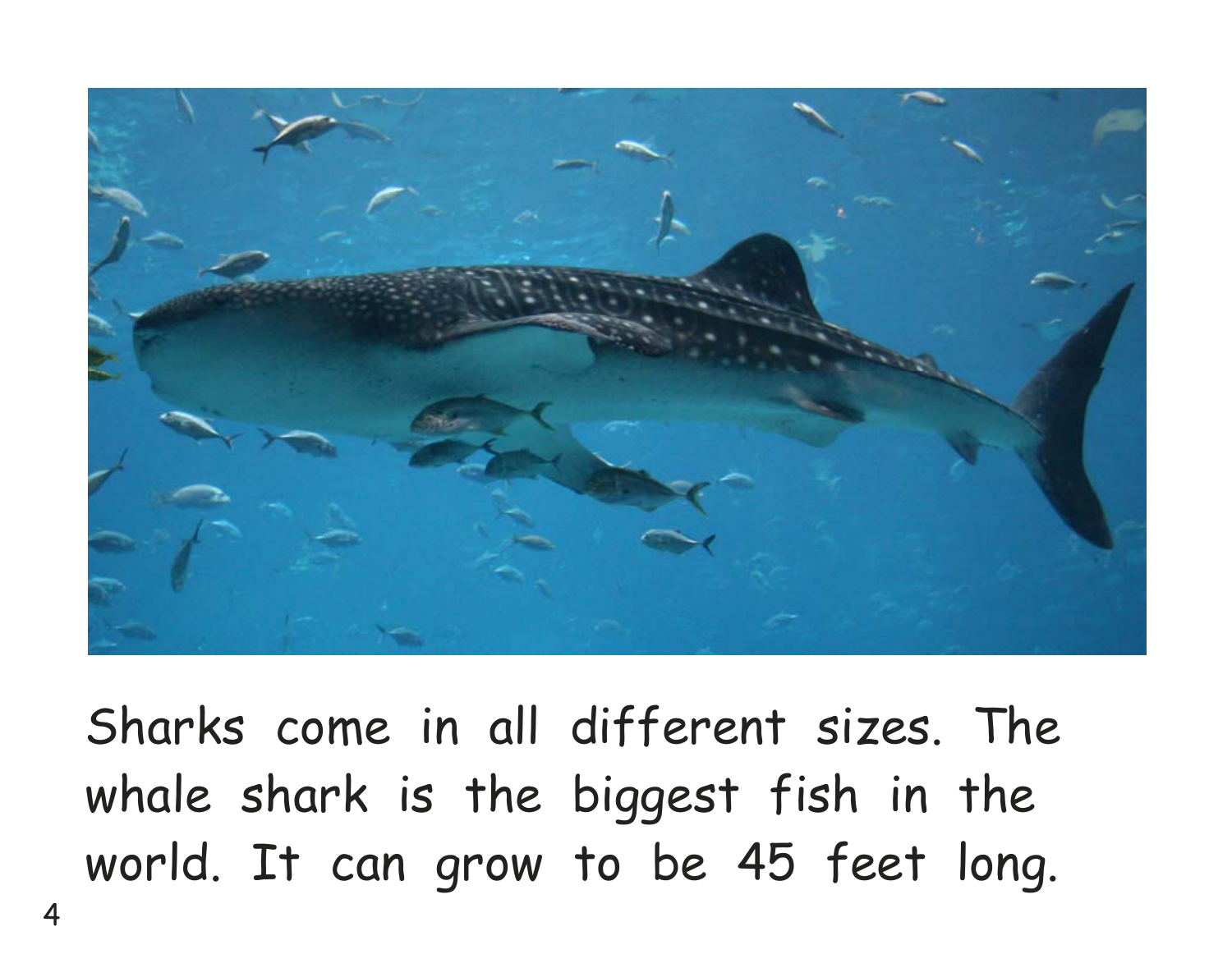

Other sharks can be small, like this little leopard shark. The smallest sharks are only seven inches long.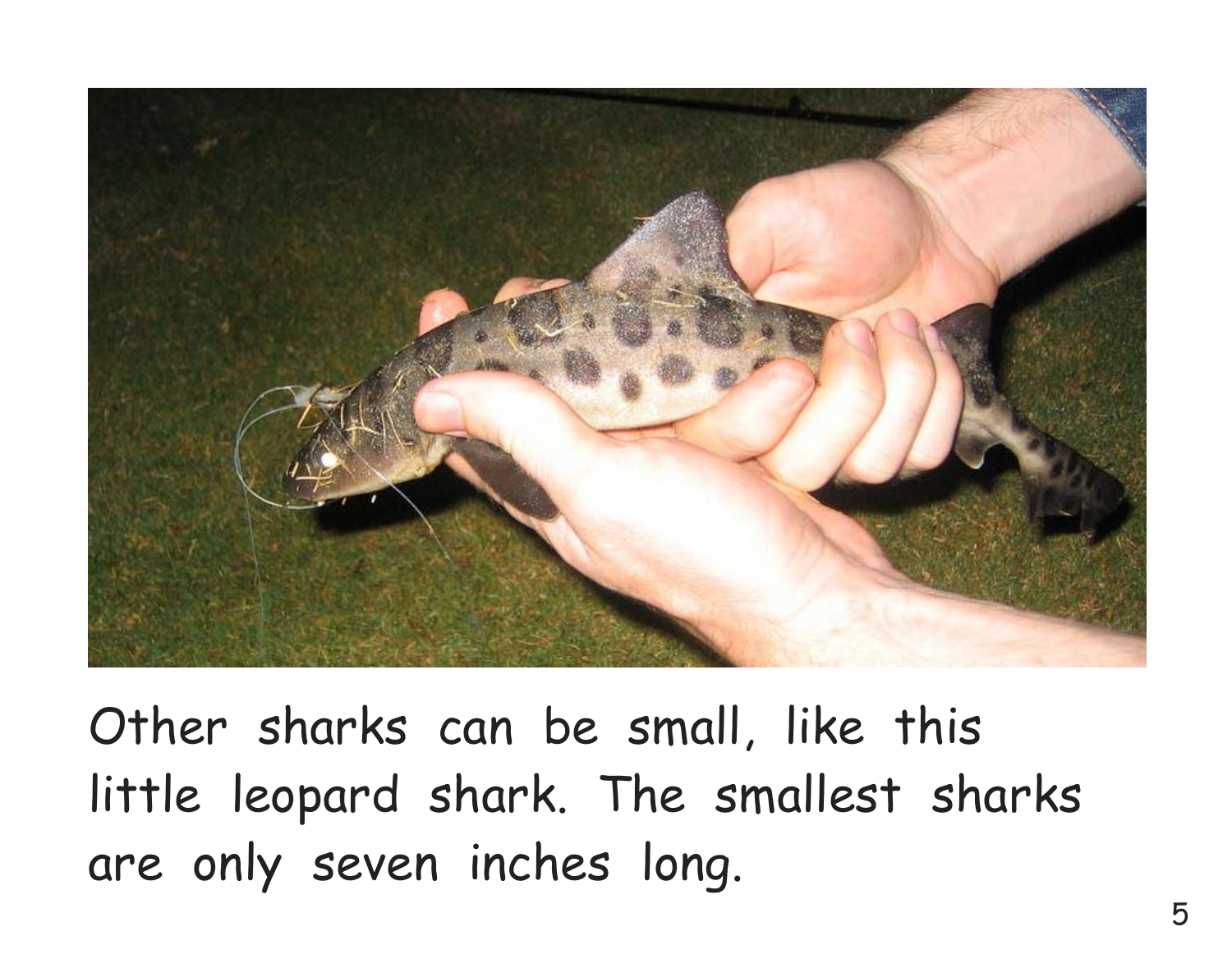

Some sharks are born live but others hatch from an egg case, like the one in this picture.

Can you see its head, tail and fins?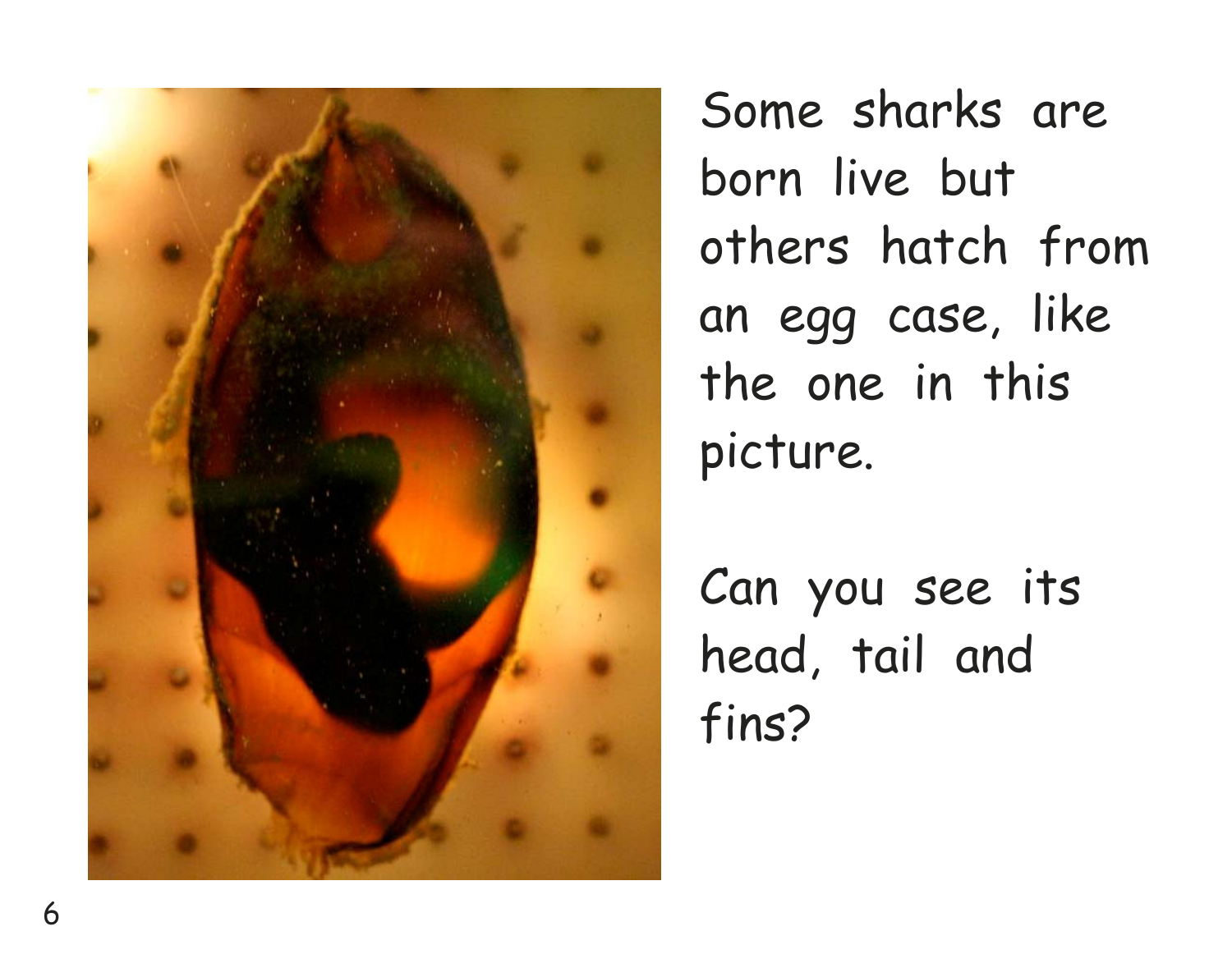

Baby sharks are called pups. A mother shark doesn't take care of her babies after they are born, they have to take care of themselves.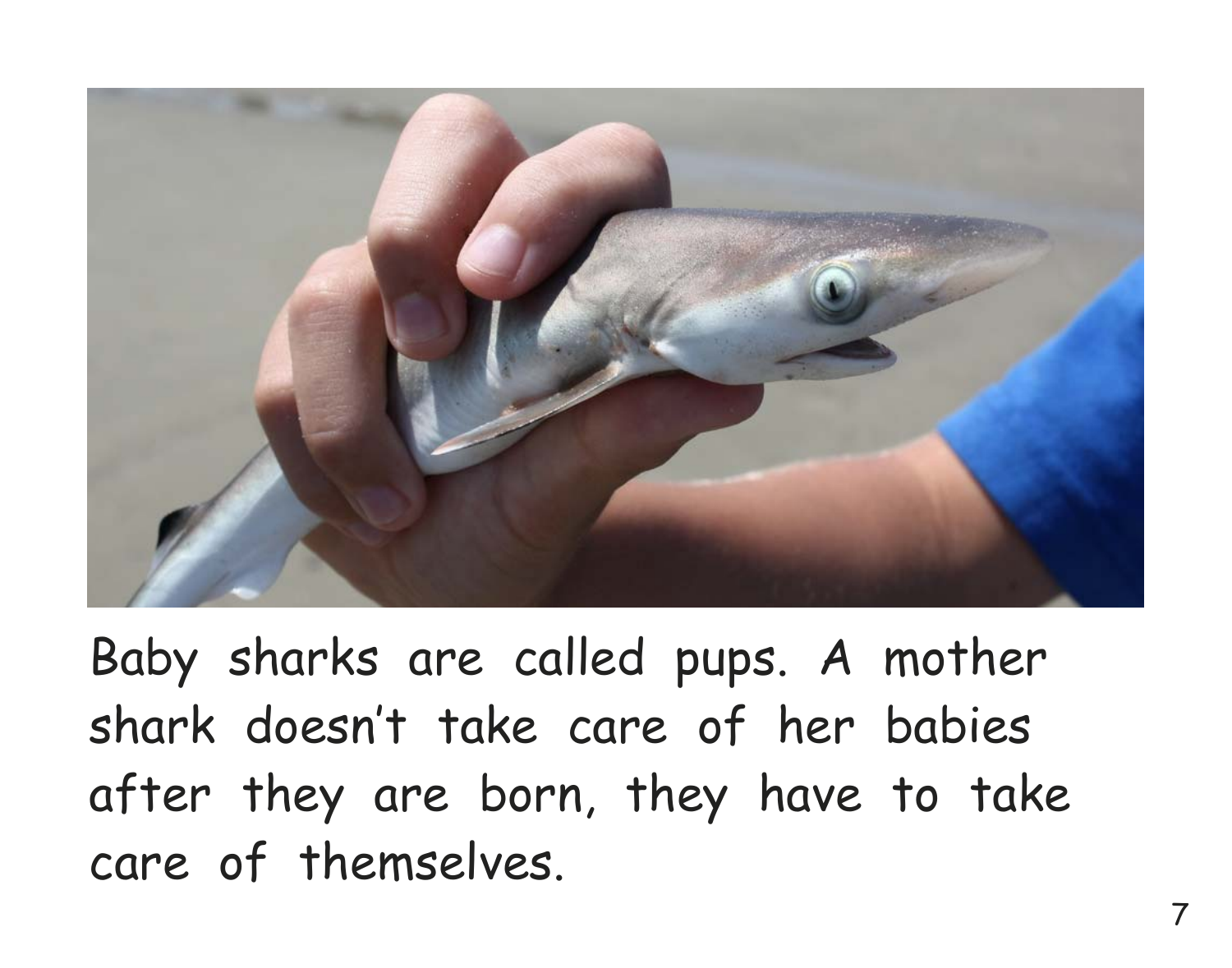

Sharks are deadly predators, which means that they hunt and eat other animals like fish, seals and even other sharks.

Great white sharks eat five hundred pounds of meat every day!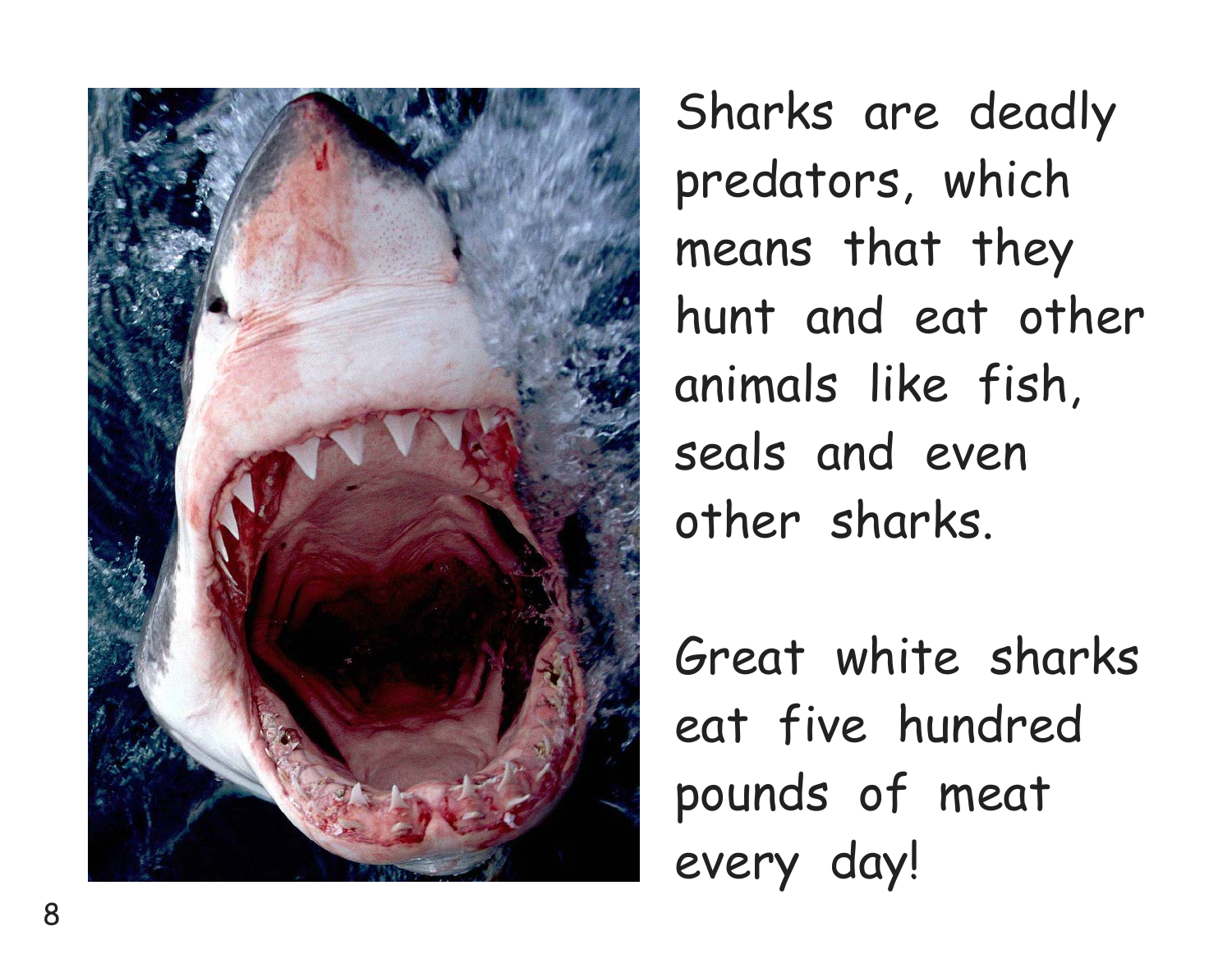

Sharks catch their prey with their sharp teeth. When sharks lose teeth, new ones grow. They have at least four layers of pointy teeth.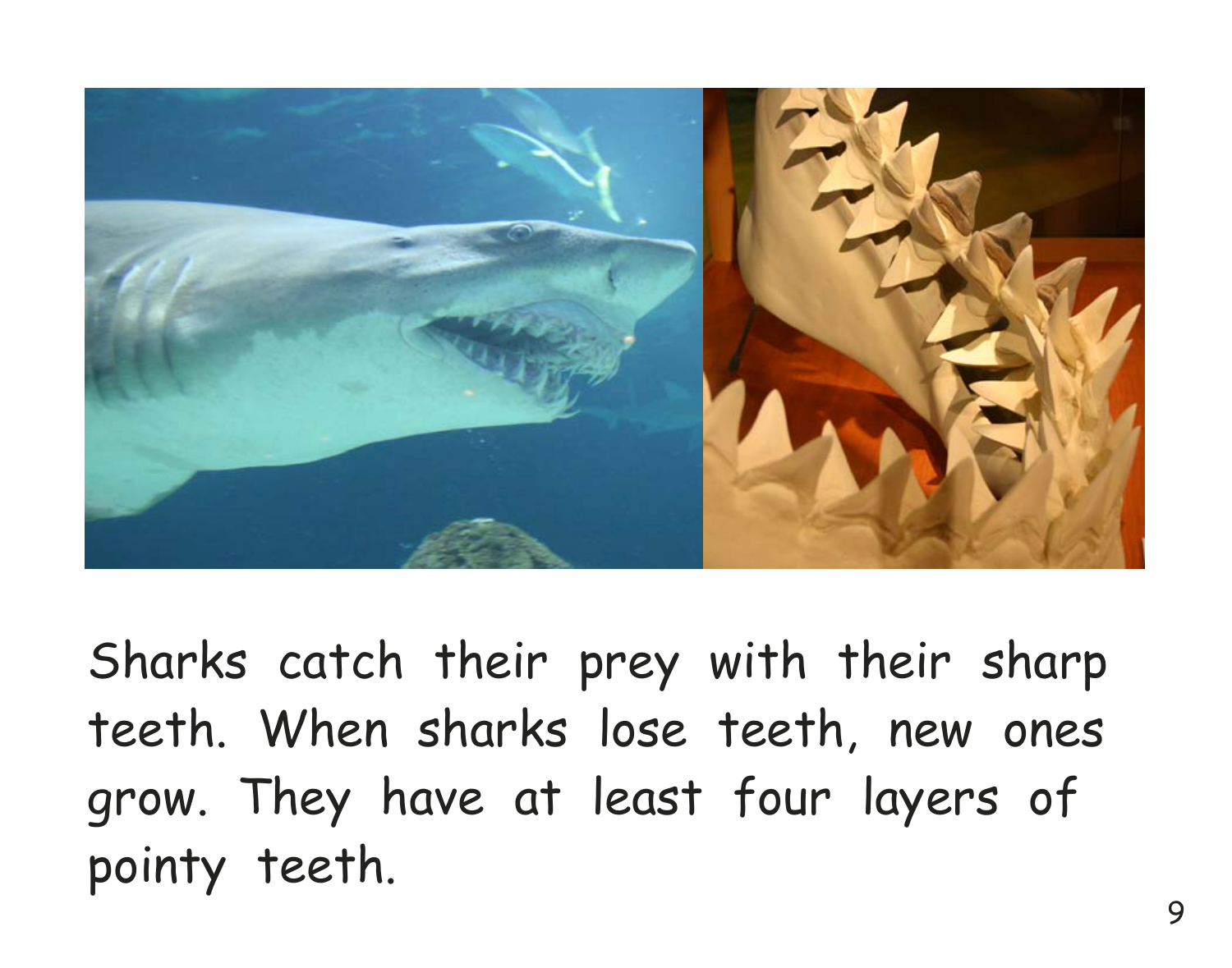

Sharks have a good sense of smell and can follow the smell of blood from up to a mile away.

Sharks can see about as well as people. They hear sounds underwater from miles away.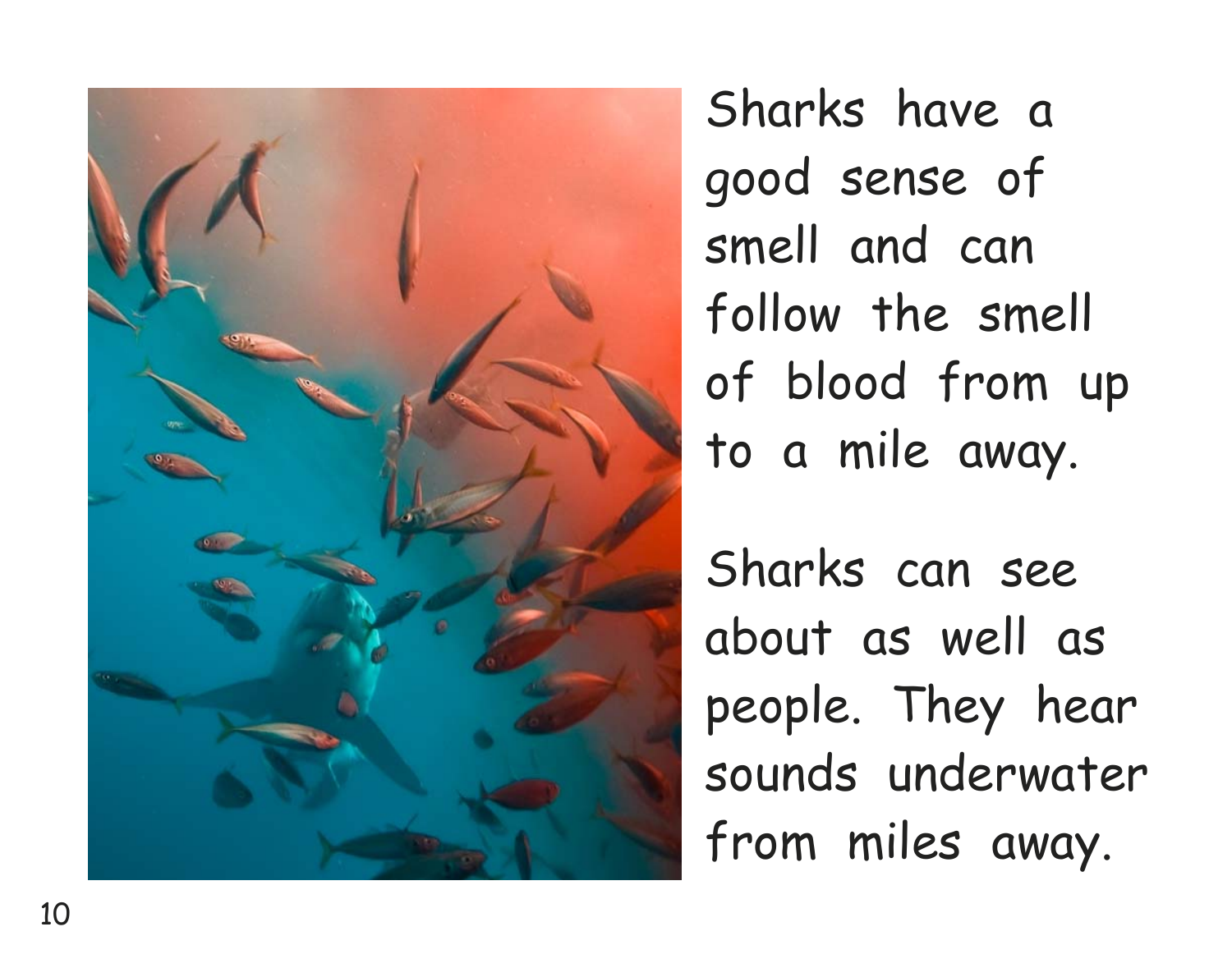

The only animals that hunt sharks are other sharks and people. People catch sharks for food like the shark steaks in this picture.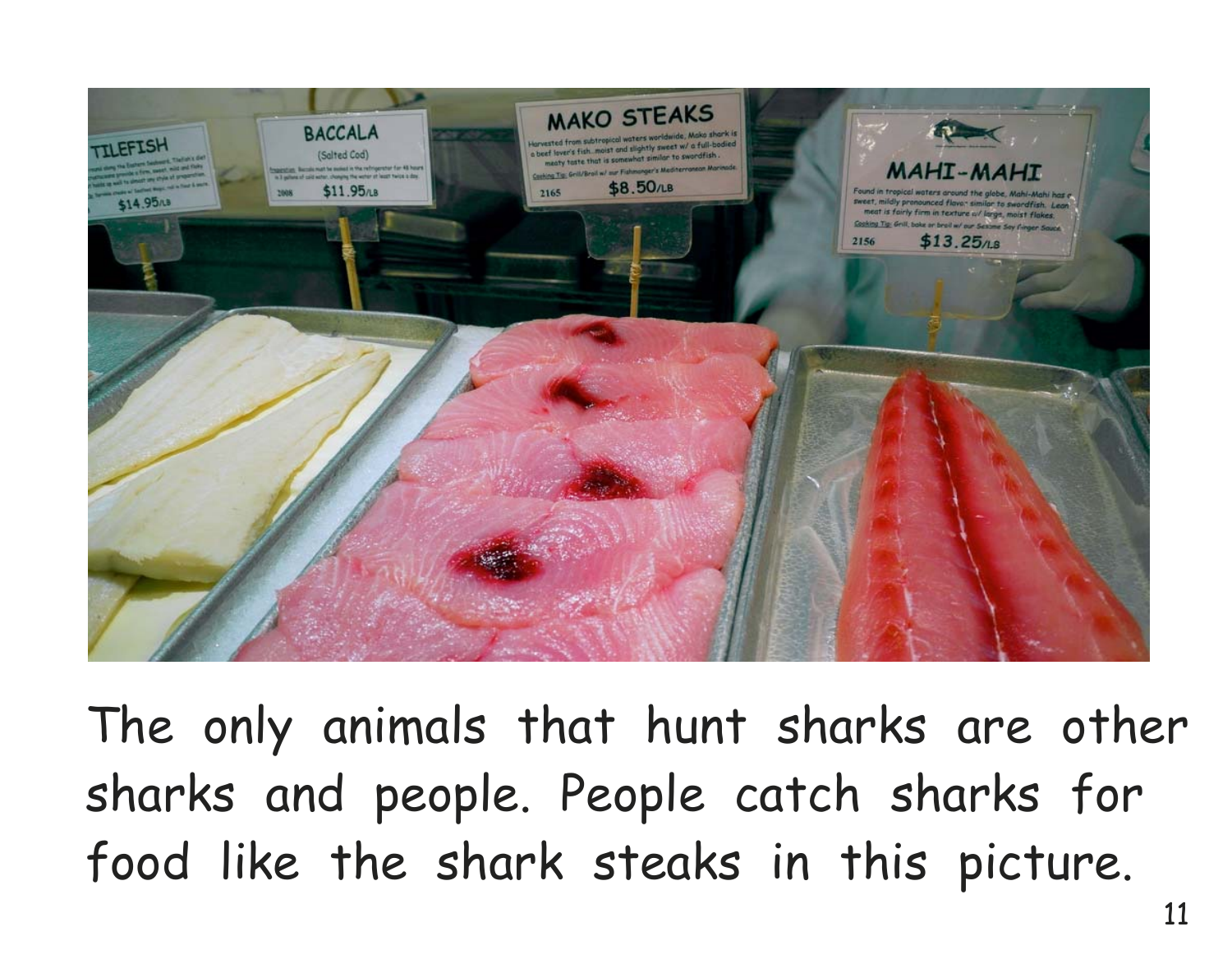

see a shark is at an aquarium. You might even be able to pet one!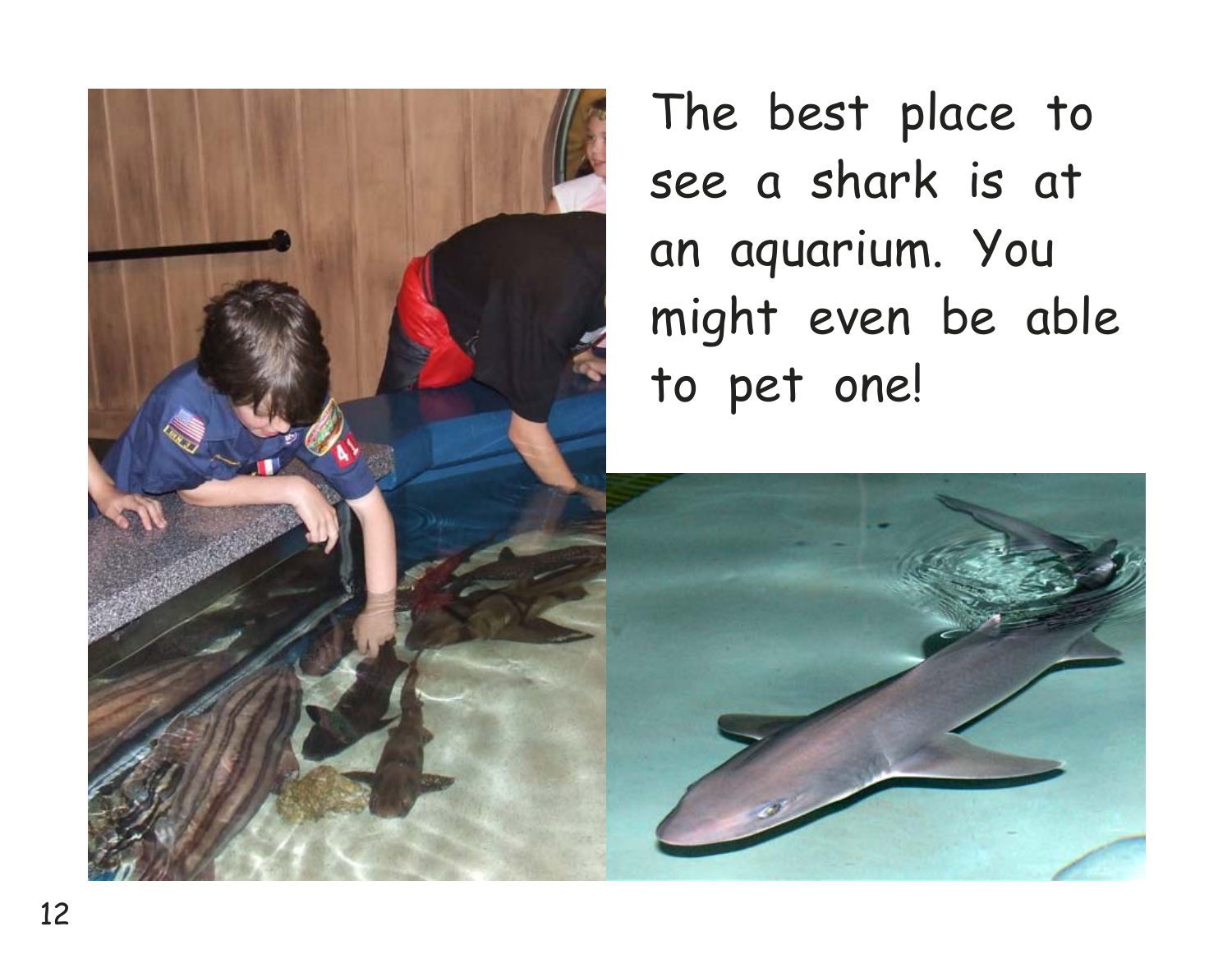The Mustard Seed Books project uses an open-source, Wikipedia-type strategy, leveraging public expertise to create and refine a set of high-quality books that support early reading development. All of the books and pictures are covered by the Creative Commons License (http://creativecommons.org/licenses/by-nc-sa/3.0/ ) and are free to print, distribute, and modify for personal or educational use. The books are available at www.mustardseedbooks.org. New titles appear on a regular basis.

There is a blog post on the website so that we can receive and discuss feedback on the books. These books have been revised a number of times, but we'd love to keep improving them. Any feedback is welcome. We also welcome photos or ideas for new books.

Photos for these books come primarily from Flickr (www.flickr.com) and the Morgue File (www.morguefile.com). Both sites are great resources for high-quality publicly accessible photos and for aspiring photographers looking to share their work. All photographs are covered by the Creative Commons License (http://creativecommons.org/licenses/by-nc-sa/3.0/ ).

#### **Text credits:** Elizabeth Kim

#### **Photo credits:**

Cover: Willy Volk; page 1, "g-na"; page 2: "Mr T in DC;" page 3: "hermanusbackpackers", Richard Dudley, David Biesack; page 4: "noodlefish"; page 5: Jake Bjeldanes; page 6: Stephanie Seskin; page 7: "LaMenta3"; page 8: Herman Young; page 9: "Albuquerque BioPark," Ryan Somma; page 10: Julian Cohen; page 11: "foodographer"; page 12: Anne Bennett, "birdofparadise1987"